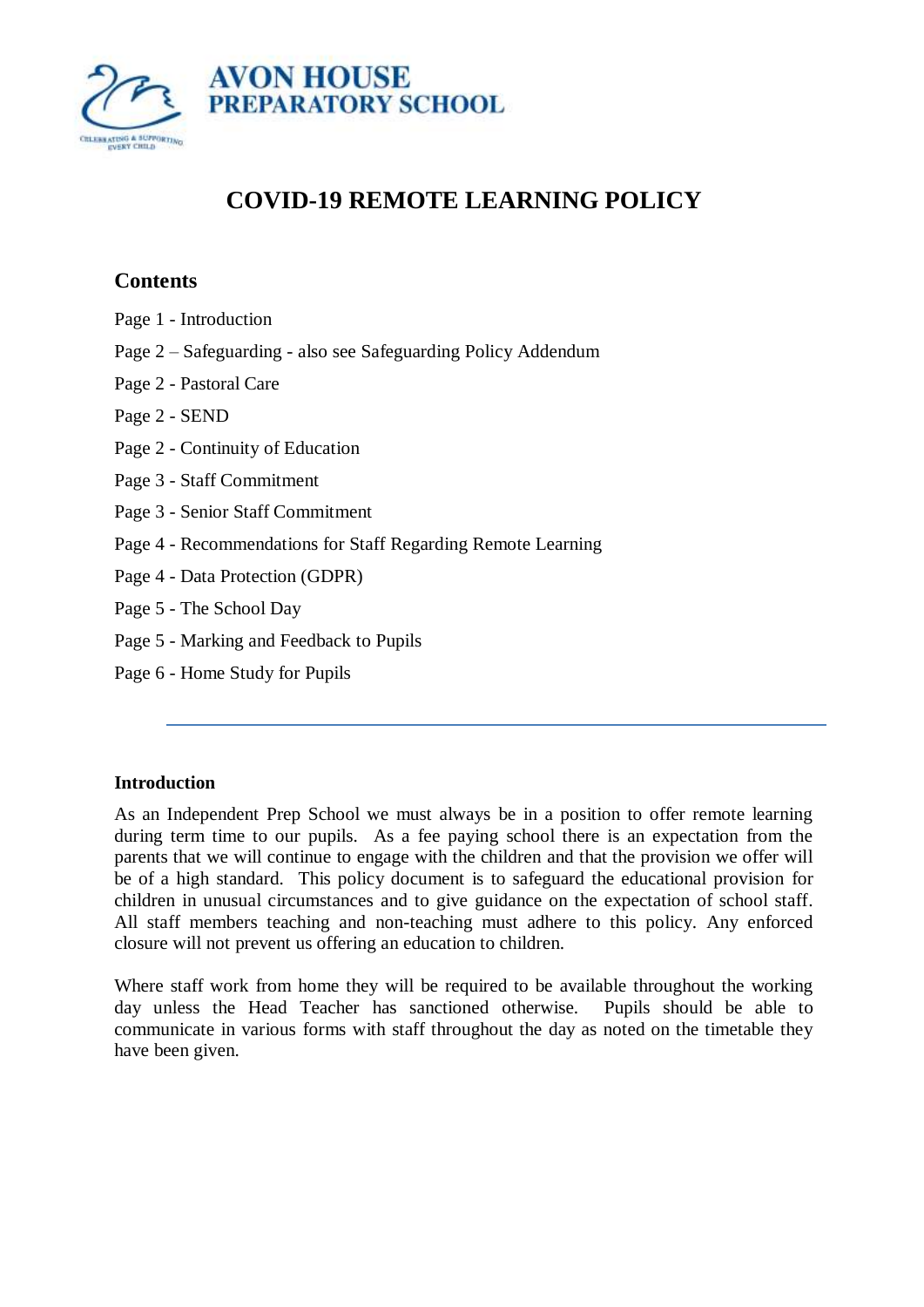

#### **Safeguarding (refer to Safeguarding Policy Addendum)**

In the event of a school closure, pupils, parents and staff are reminded that the school's Safeguarding (Child Protection) Policy still applies. An addendum has been attached to the existing policy for clarity. We still have a duty to safeguard even if at a distance and the policy must be adhered to. Any referral must be made to the DSL or in her absence a DDSL. Staff can access the referral forms via the remote access to the school drives and then email them to the relevant person. (This applies to working on or off site.) If in doubt, please telephone the DSL directly.

#### **Pastoral Care**

As in all things the pastoral support issued to families is important. Pastoral telephone calls must be made and registered so we know which families we are not in contact with. Checking that your pupils are logging in and working every day is a good measure that they are well in terms of health. If there are any concerns regarding a child whilst we are working remotely, this should be passed to a member of the SLT and will be followed up with a telephone conversation with the parents. Whilst the school has enforced closure placed upon it the primary care for the children will remain with the parents.

#### **Special Educational Needs**

The SENCo will maintain contact with families of children on register who have regular support during school hours. This will be maintained by email or telephone with parents/pupils. As and when required feedback will be given to class teachers. If class teachers need support in setting or differentiating tasks during remote learning for SEND pupils, then please speak to the SENCo by telephone or email. We need to maintain a differentiated programme of learning for those with additional needs and this will be monitored by the SENCo. The SENCo will offer some 1:1 intervention for children who require it but small group work carried out in school will now cease to function.

#### **Continuity of Education**

We aim to provide children with a solid learning experience even whilst working remotely.

Children will have access to lessons that allow them to continue learning whilst at home. We appreciate that it is not possible for some lessons to take place in the same format they would in school due to the way they are taught and the equipment required.

Pupils will have the opportunity for face-to-face interaction with their class teacher on a daily basis. Teachers will need to make themselves available for communication with pupils during the scheduled lessons, particularly core subjects.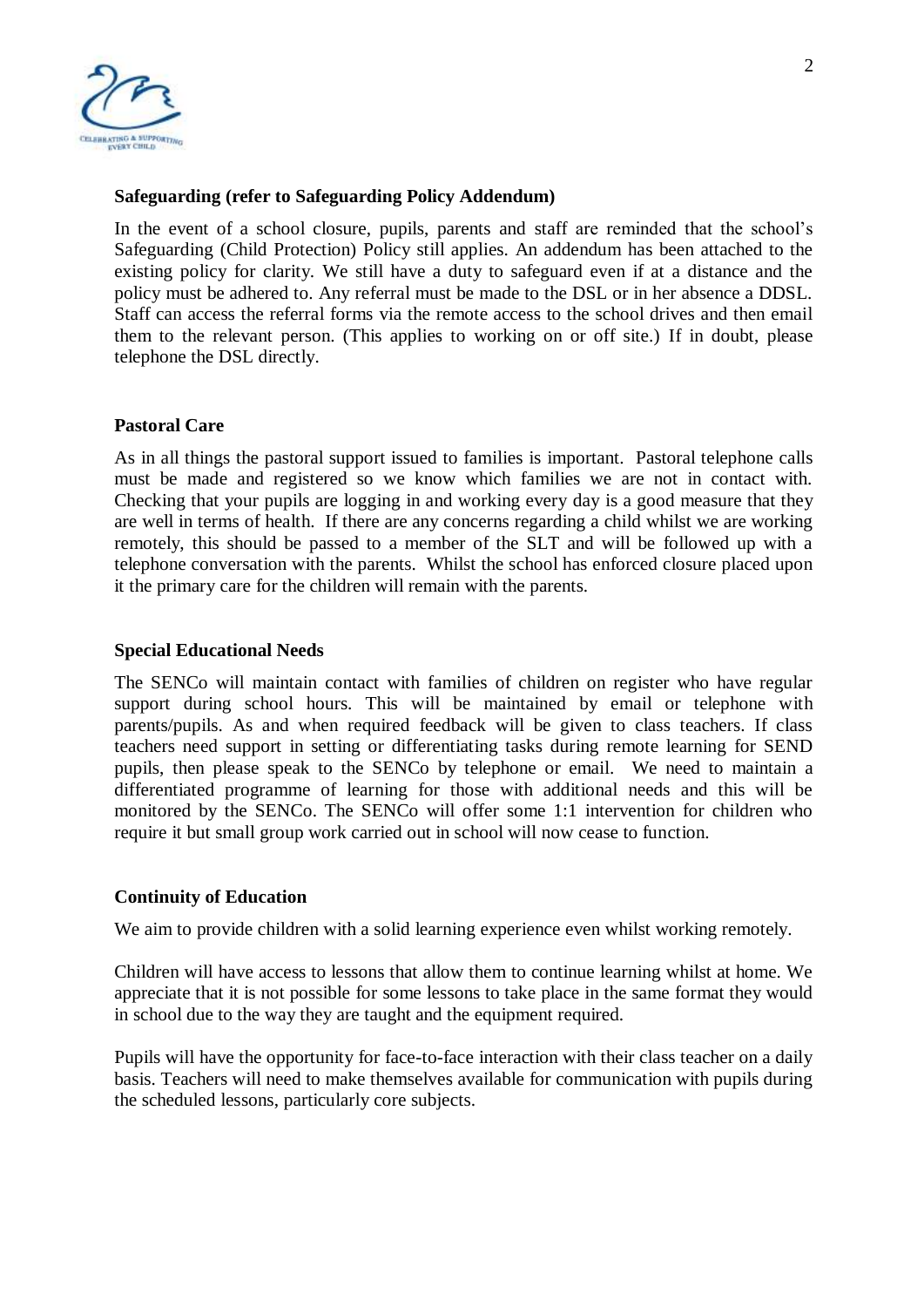

Whilst we have tried to prepare the parents in advance by issuing an emergency home equipment list, we do need to remember that not all children will have the necessarily range of books and equipment that we have in school. However, if advance notice is possible, staff will instruct pupils to take relevant equipment home, or for parents to ensure they have duplicates. If necessary, we should give alternatives that parents may be able to supply to support learning at home.

The setting of remote learning tasks will take place in accordance with school and subject specific policies.

#### **Staff Commitment**

There is an assumption that all staff who are supporting the remote learning programme of study have access to a computer and good broadband access. If any staff members experience problems, please speak to the Deputy Head.

Every morning at 8.00 am staff who are working either on site or remotely must email the registrar to inform the school that you are fit to work (registrar@ahsprep.co.uk). If you are unwell with a general medical condition, then please also contact your Head of Department or a SLT member. If you feel you have contracted the COVID-19 virus, please ring 111 for support and then stay isolated. At this point the school will not continue to expect you to work. In the event a teacher is unwell during a period of remote learning, it will become the responsibility of the Head of Department to ensure work is set for the class which may require other class teachers to support this. Members of the MLT may also need to support the ongoing setting of lessons. MLT's should also continue to check that data is being uploaded to Classroom Monitor as we assess the progress the children are making.

Communication with staff should remain live throughout the school day until 4.30 pm. Contact with staff outside of these hours will only be necessary in an emergency. Staff who receive email or text message communication outside of working hours should not respond until the following day. This communication extends to pupils and parents who may decide to contact you via the Google Classroom portal.

Staff should give written feedback to pupils on a regular basis. This should mean that every day pupils are getting some guidance as to how they are doing and whether they are meeting expectations.

#### **Senior Staff Commitment**

The SLT will commit to supporting all staff during an enforced closure. This will include but is not exhaustive to:

- Create training for staff using the online teaching tools
- Ensure staff have the hardware to be able to create an online teaching environment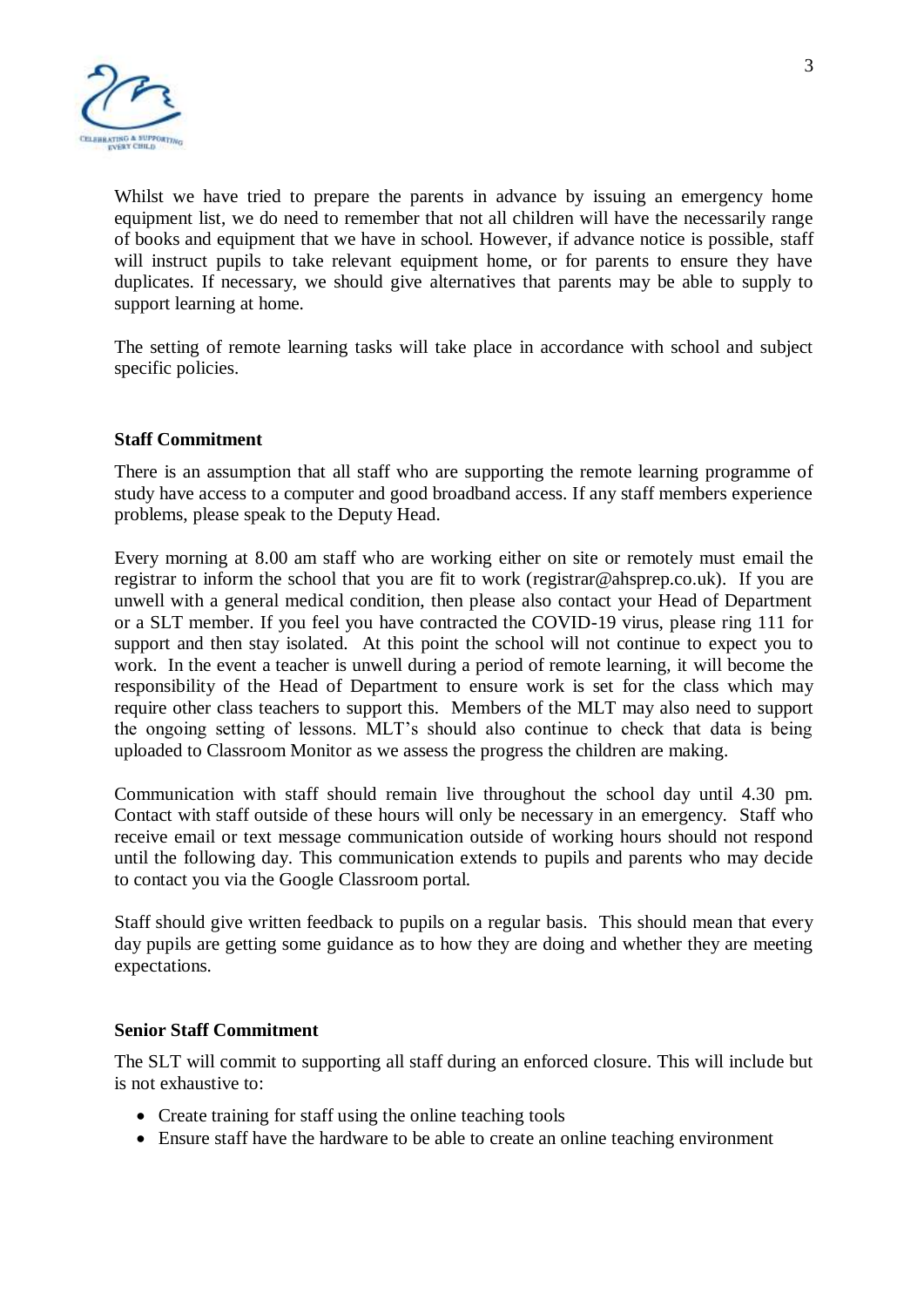

- Be available to talk to staff as required
- Discuss additional resources that may be necessary to deliver remote learning
- Create an online classroom environment that supports staff, pupils and parents
- Ensure the curriculum is set up to create good measures for pupils to make progress
- Host weekly staff meetings online to assist staff
- Check that the remote learning is consistent across the whole school
- Check that marking and assessment is taking place
- Respond to parents as and when required
- Sanction additional software and its usage before use

## **Recommendations for Staff Regarding Remote Learning**

- Remote learning may encounter teething problems, please be patient
- Check when working from home that your broadband width is sufficient
- We will meet at a designated time each week to support each other via Zoom or Google hangouts. Codes will be sent to staff so they can log into meetings
- Keep an eye on time so that you can meet your commitments with pupils
- If screening a video or tutorials from home please find a space that is discreet

### **Data protection (GDPR)**

During a period of closure, it will be important to maintain good communication links with pupils and their families. Below are guidelines to support the remote environment you will be working in:

- Do not redirect your personal mobile or home telephone for contacting parents
- Do not use your personal email address or give other staff members' addresses to parents or pupils
- Do not share information regarding our pupils with external agencies or parents
- Do not store any images or videos of pupils on personal devices or home computers.
- Do not distribute images or videos of pupils online
- Do not leave your personal computer or device logged in or open when you are not present
- Do not set your browser to remember your passwords unless it is your own personal account
- Do inform pupils that they are **not** allowed to record live chats
- Do send generic messages via the school office and the administration staff will then filter information coming from parents to the right person
- Do use the software and online packages that the school has signed into for your teaching and communication tools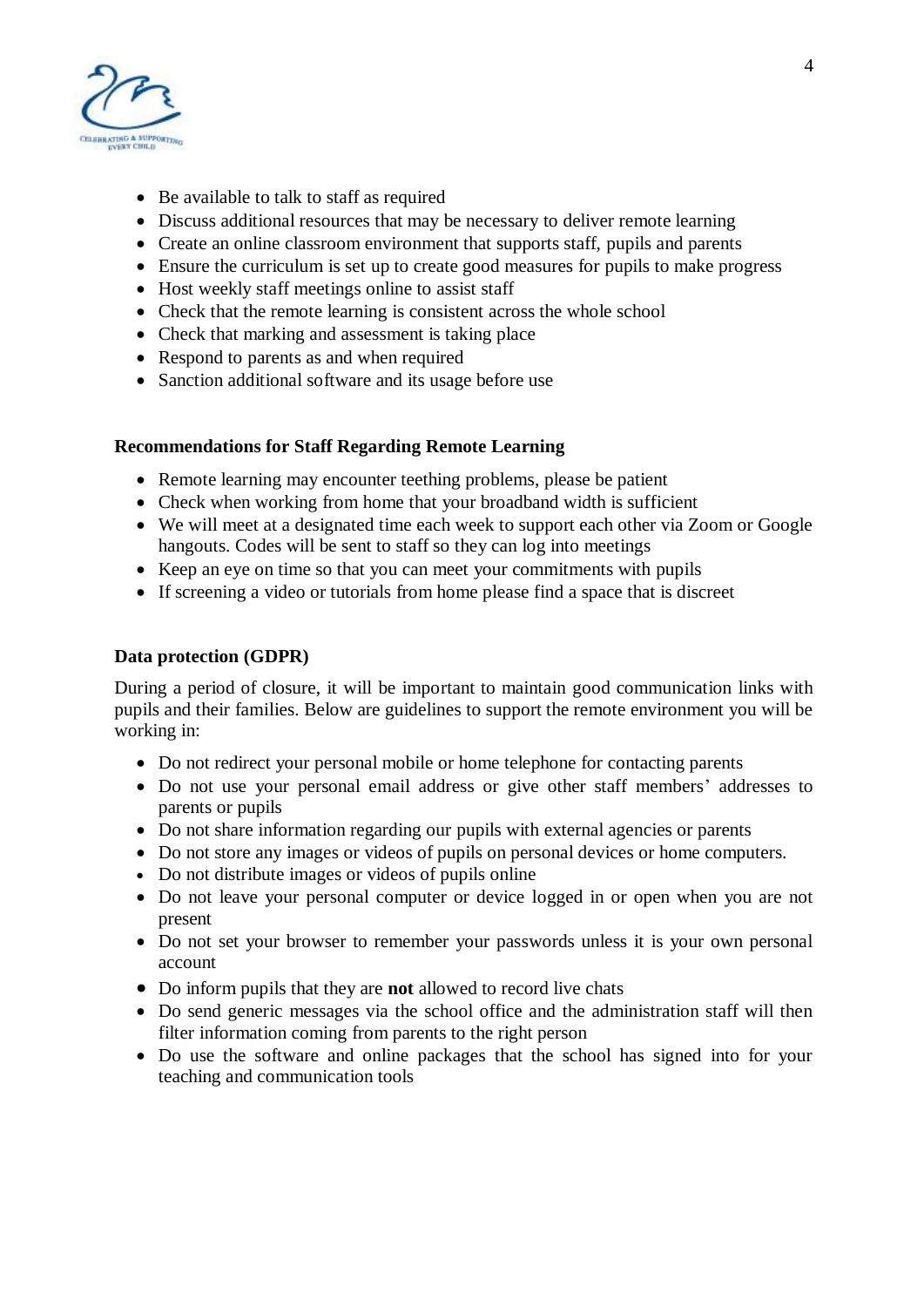

### **The School Day**

Staff will set work equivalent in length to the lessons on their usual timetable and will be available during scheduled lessons at the indicated times to answer any questions pupils may have. Extension tasks should be set or 'thinking outside the box' challenges that the pupils can access to extend their knowledge and understanding. Allowing the children to choose the level at which they access the task should also be available to all children. A timetable will need to be issued by each class teacher so that pupils are clearly working with your expectation.

Content of tasks set will vary between subjects and the age of the pupils so if the child needs equipment for the following day it would be helpful if this could be indicated the day before in some format.

Tasks may include but are not exclusive to:

- Watching a relevant video from a source given by the school and making notes on it
- Reading via an electronic resource (E-reader, kindle)
- Working through tasks offered by external providers (eg Mathletics, EducationCity, etc)
- Completing a task set on Google Classroom supported by an audio presentation
- Tutorials
- Practical tasks
- Research tasks based around "Thinking outside the box"
- Weekly quiz
- Story time (either recorded or live)

Every day some lessons should contain an element of 'live' interaction with the class. This could be a live video during the lesson to check understanding/misconceptions, an introduction to the lesson, live support, or live feedback sessions to pupils. We recognise that there will be differences between lessons at school and online, but teachers should endeavour to establish as much normality in terms of lesson content and delivery. (There is not an expectation to do this with EY children). If you are using video, audio or live teaching please make sure this is clear on your timetable so parents/pupils can take the necessary steps in preparation. Give clear instructions to the pupils regarding safety aspects of interacting with you. This may mean making sure that any aspects of their home that they do not wish you to see is shielded from view.

#### **Marking and Feedback to Pupils**

Providing feedback to pupils is key if we are to get the best out of our teaching and learning, and whilst this may be more challenging with remote learning, providing regular feedback to pupils not just on their work but also on their resilience and perseverance would be helpful. It would also be helpful to set children targets for their next steps. Where a piece of work is assessed in line with school policy, please upload this result to Classroom Monitor. Please continue to use the same assessment procedures you would use if we were in school. Please also keep a log of the work children are submitting for your records and report writing. This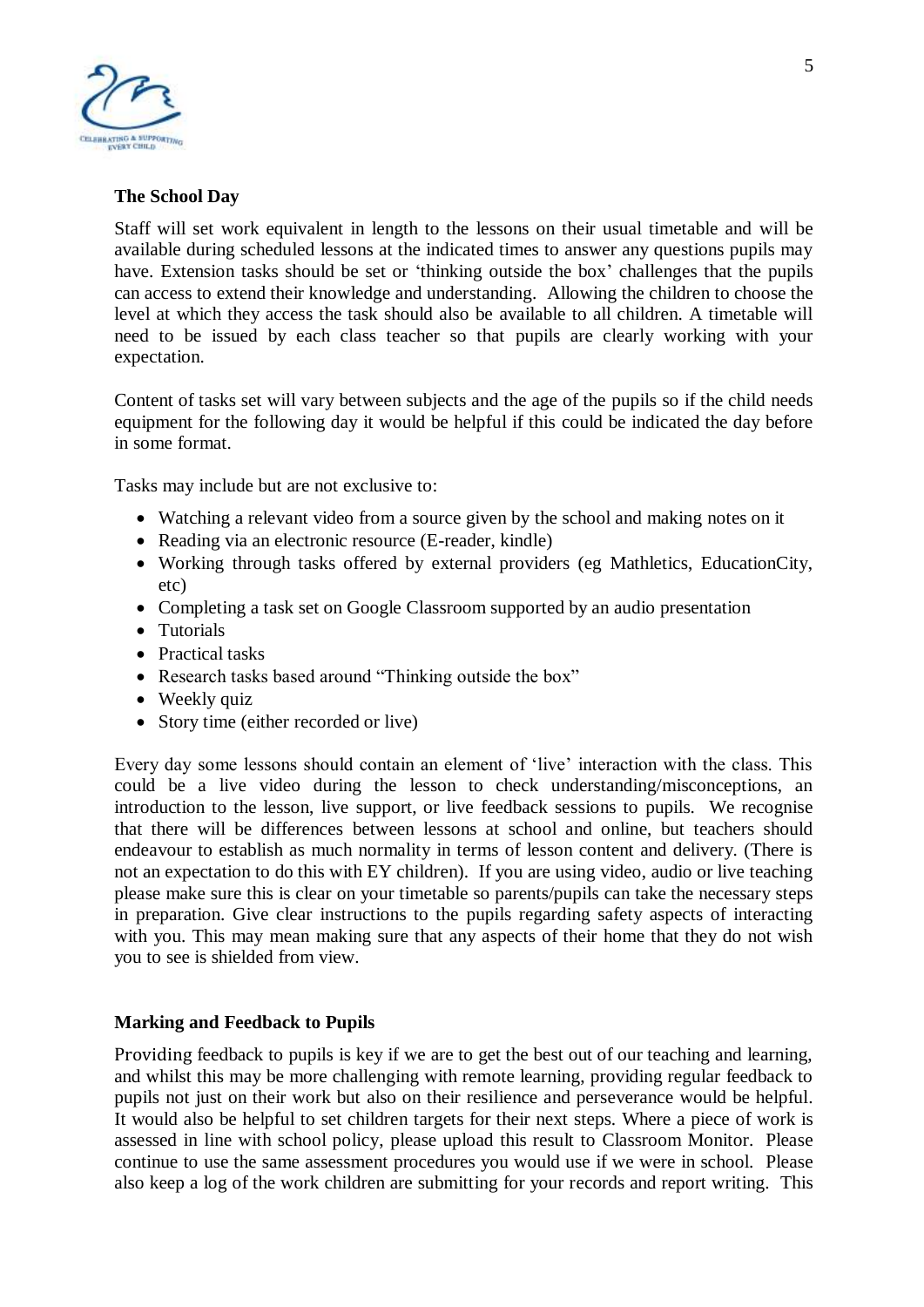

should all be in line with school policy and procedures for marking and assessment. Staff should keep a comments file with notes on the progress pupils are making. School awards can also be given as appropriate (Star of the Week).

If appropriate it would be good to occasionally email a parent so they also get feedback about their child.

#### **Home Study for Pupils**

In the event of an extended school closure, we will deliver lessons in line with existing schemes of work; if a pupil does not log in and complete the tasks we will make them available for the child to access for the foreseeable period. This will include keeping the log in details for Google Classroom live. Once the school returns to face to face learning the school will assess which children need extended support for missed tasks and content.

We have assumed that our families have internet at home to access remote learning resources. The material we produce will be varied to allow for those who cannot do outdoor learning to access some tasks and where a printer is not available some tasks can be emailed directly back to school.

We will assume that all pupils will be working in line with the timetable they have been given and that they are fully accessing the curriculum assigned by the teacher. If a child is not accessing the learning please check with the parents that the child is well and able to interact. If you do not get a parental response then please refer to your Head of Department.

Children will receive Google Classroom refresher sessions in Computing lessons on a regular basis

Pupils should ensure they complete the tasks on time or as near to time as possible. Staff should ensure they monitor the progress pupils are making in line with the projection given at the start of the school year. If pupils or parents have any questions about the nature of specific tasks set, these should be directed to the class teacher. If there are questions about a pupil's overall workload (eg a pupil feels they are overwhelmed or falling behind), these should be directed to the Head of Department and then the Head Teacher.

April 2020 Reviewed April 2020 AC Reviewed January 2021 GB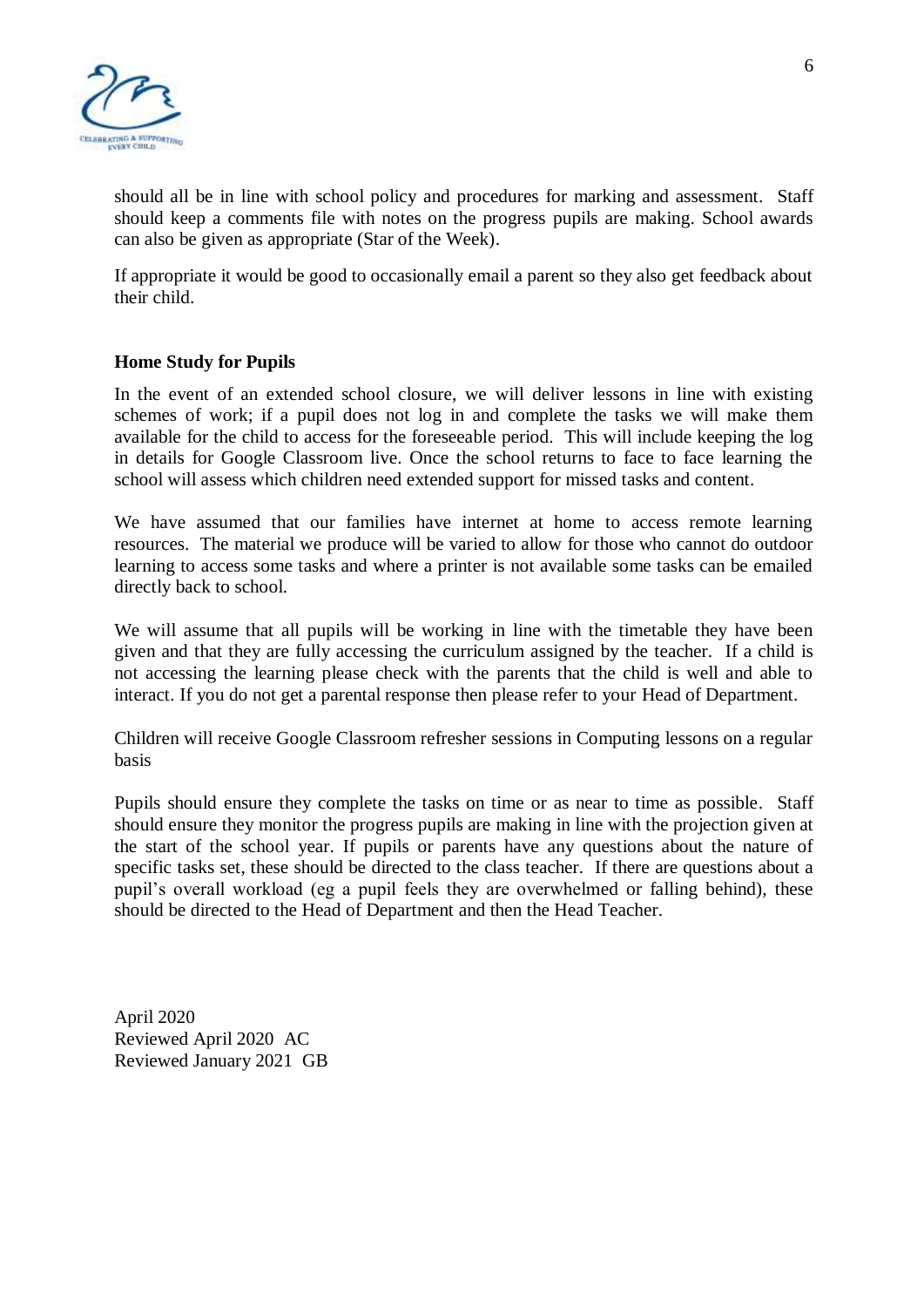



# **COVID-19 Information on Remote Learning for Pupils and Parents**

#### **Introduction**

If the school has to undergo enforced/ temporary closure or remote learning due to Government and/or public health guidelines related to COVID-19 the school will implement an effective response and share the information with the staff, parents and pupils within a reasonable time frame.

## **Aims of this policy**

To outline procedures and practice for pupils in self-isolation/ shielding and pupils that are undergoing home learning that are otherwise fit and healthy, to continue with their academic program of study.

## **Pupil expectations**

- Pupils should retain structure to their working day starting with a registration on Google Meet at 8.30 am
- Check Google Classroom to access the posts/resources for each lesson and work through tasks in a timely manner
- Complete all set work and hand in work to the subject teacher in the agreed time frame e.g. upload, photograph, scan etc.
- Use designated messaging to communicate with their teachers and ask questions if they do not understand/require help within normal school time hours. They may need to email the teacher as appropriate/if they are having difficulties with the system or for a longer question
- Pupils may need to photograph work of a visual nature and use the features within Google Classroom to submit this to teachers
- Deadlines must be met where practically possible; class teachers will contact home if they are not
- All sessions on Google Meet to be of classroom level type discussions. Pupils to keep personal conversations to their own social media streams which will require parental monitoring
- Pupils are not required to wear uniform for video learning, however appropriate dress is expected
- Consider what is in the background of your videoed content or chat ask if you don't know how to blur background